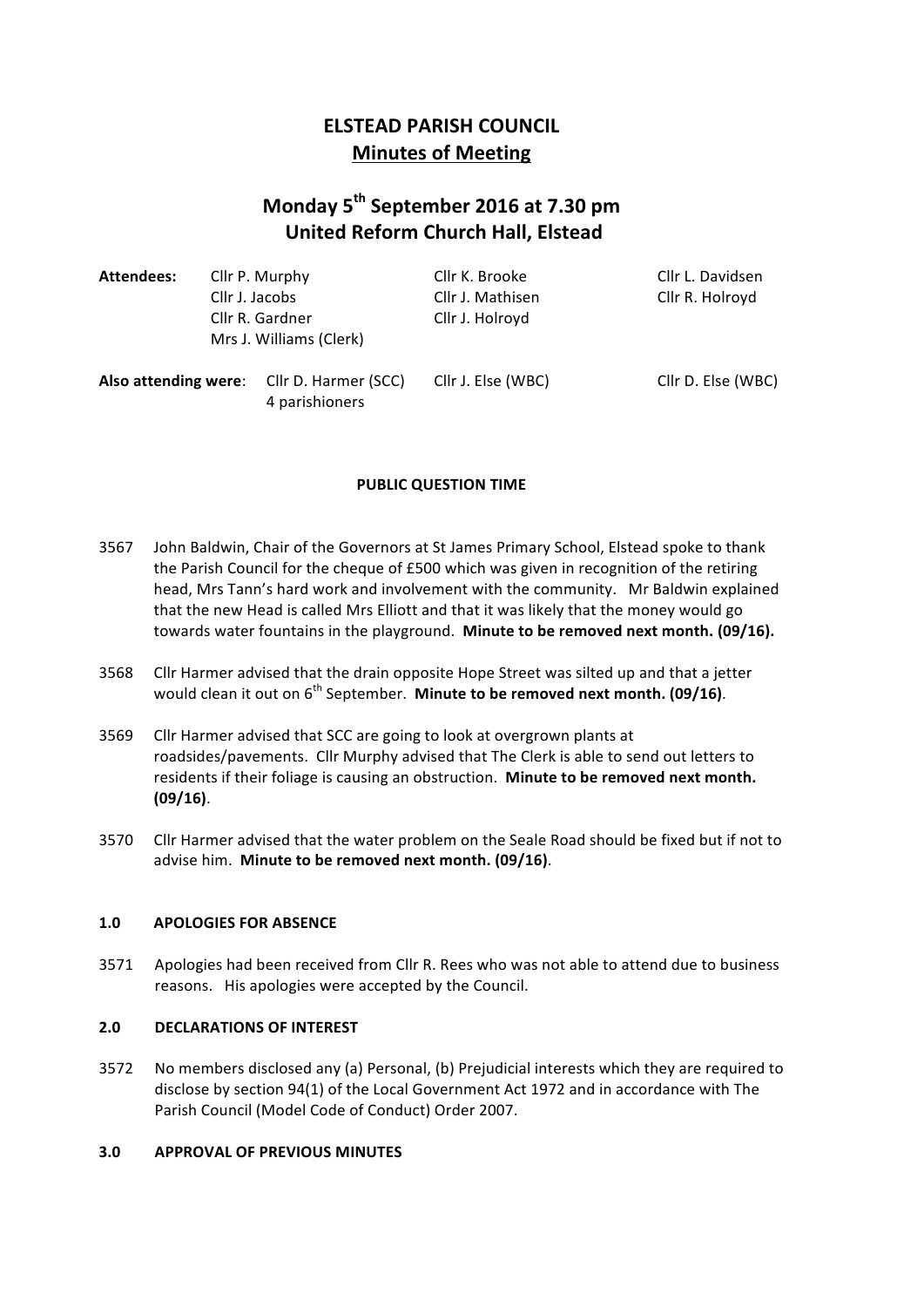3573 The minutes of the Parish Council meeting held on 18th July 2016 were agreed and signed by the Chairman.

#### **4.0 APPROVAL OF PLANNING COMMITTEE MINUTES**

3574 The minutes of the Planning Committee meeting held on 18th July 2016 were agreed and signed by the Chairman.

# **5.0 MATTERS ARISING**

- 3575 Tracys Development site (5 Anderson Place). All works have been completed. The rental price being asked is very high compared to similar properties in the area and the businesss rates have yet to be assessed. No tax has been paid on this property since it has been built. If downstairs is rented then maybe the upstairs could be converted into a hub as has been discussed with NHP. Idea to be discussed offline with NHP committee. **Cllr Brooke to follow up. (09/16)**
- 3576 Footpath at the end of Red House Lane onto the common. A HUG meeting has been held.. **(09/16) See HUG item 9.**
- 3413 Closure of Footpath  $64 -$  Cllr Harmer advised that the footpath is to remain closed for a further year.  $(05/16)$
- 3125 Village Banner/logo Cllr Mathisen advised that he was hoping that the appropriate Neighbourhood Plan groups would consider whether an internet hub was needed for the village and whether a new village banner/logo was appropriate.  $(06/15)$
- 3523 Cycling Strategy meeting  $-$  Cllr Mathisen advised that he had raised the subject of the proposed cycle route with the MOD. Cllr Murphy explained about a previous offer of the Parish Council to fund materials for small section of the route in Red House Lane. Cllr Mathisen confirmed that there was no further development on this and will continue to **follow up (07/16). See HUG item 9**
- 3577 Flooding in Springfield SCC have escalated the issue but it is bottom of the priority list. Cllr Rees has written to the Chair of SCC asking for work to take place as a matter or urgency. (07/16). A drain is silted over by the farm lane in Springfield. Drain has been completely covered over and therefore not being maintained as a drain. Developer owns this drain as it is on their land. Debris is now flowing onto road. The Clerk to write to Framptons to understand if the covering of the drain has been authorised. (09/16).
- 3578 New post box now installed at the end of Red House Lane! Minute to be removed. **(09/16).**
- 3579 Framptons Proposal. Peter Frampton attended the July meeting and presented new proposals of 40 dwellings concentrated on the lower slopes of Bonfire Hill with the top of the hill left clear with footpaths. Framptons sent a visual of the proposal but no information on the works carried out on the drainage problem. The Clerk to follow up **by letter.** (09/16).
- 3460 Cllr Mathisen questioned why there is a sign for Westbrook Lane in the middle of Church Green pointing towards Westbrook Hill. The Clerk notified SCC. (06/16).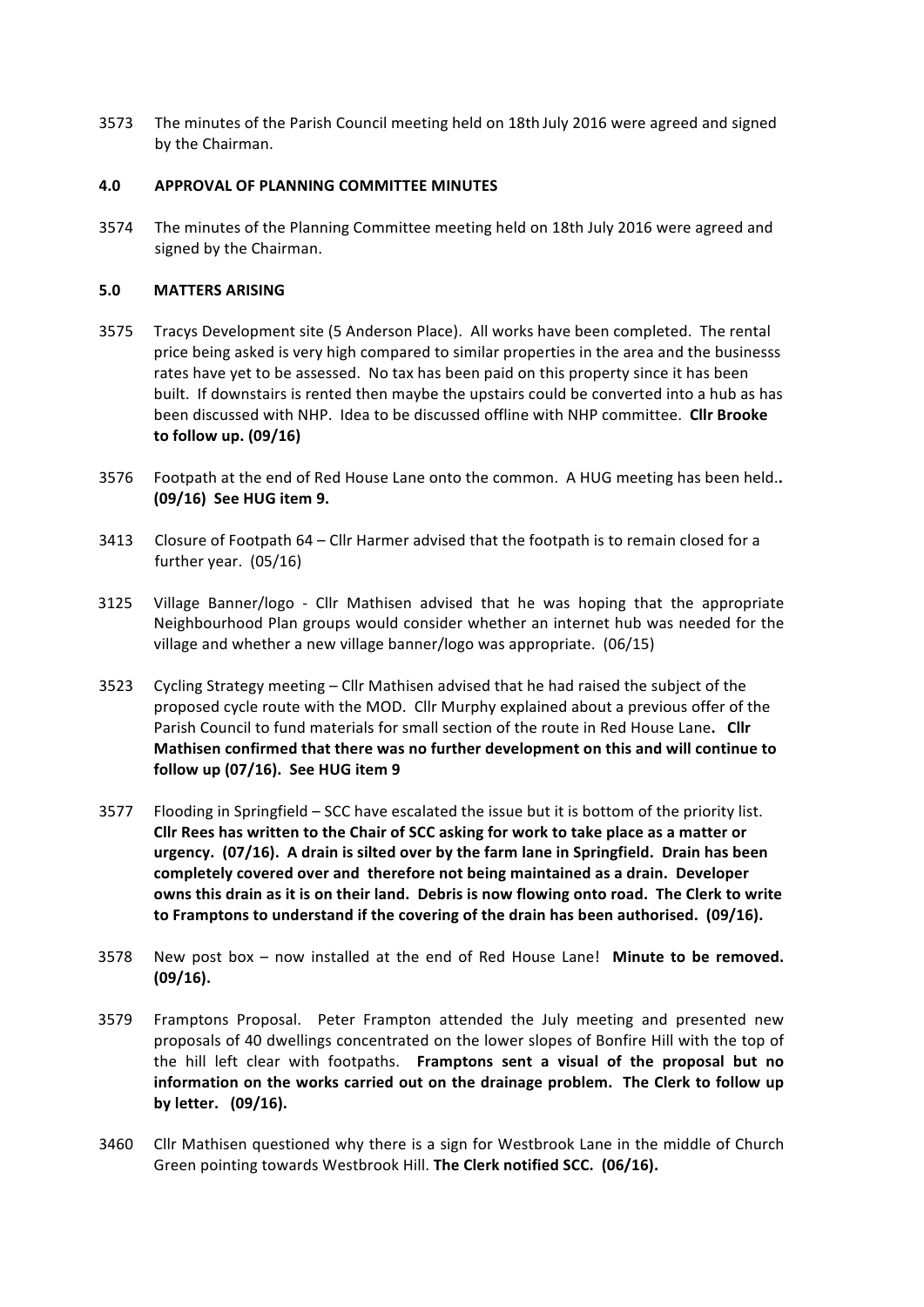- 3580 The Clerk contacted SSALC for advice on what is available for Cllrs by means of documentation / training in planning. Councillors agreed that this was an expensive option. Cllr J. Else has suggested a joint training sessions with all Western Villages attending and that WBC would run it. Cllr J. Else to follow up with Elizabeth Sims. Likely training date is November / December. (09/16).
- 3461 An email was received regarding a litter picking initiative and the possible loan of litter collecting equipment. The Clerk forwarded to the Scout Chair who has said that there is no space in this terms' programme. The Clerk has suggested it might be suitable as an Autumn initiative and is waiting for feedback. (09/16)
- 3527 The issue of parking in Hazeldene/Broomfield PSCO Francis will investigate. The Clerk contacted PCSO Francis however he has moved role. The Clerk to contact PCSO Jessica Turkington the replacement PCSO regarding this matter. (09/16)
- 3581 It was highlighted that a disabled bay had been painted on Broomfield Road that the PC was not aware of. Cllr Harmer to check that this had been approved. (09/16).
- 3582 Elstead Parish Council Document storage. A filing cabinet has been purchased and should arrive imminently to be used as storage in R.B.L. Cllr Jenny Else has said that the PC can use the Springfield Wardens Office for storage. The Clerk to follow up and Cllr J. Else to send the pin number for entry. (09/16).
- 3583 Beacon View Funding Request (Cllr Mathisen declared a prejudicial interest in this matter). Work started on this on 18<sup>th</sup> July and should be completed by the end of the week. Monies were raised from all twenty-four households. Beacon View residents to put in a formal request for funding to help with signage. (07/16).
- 3465 School Fruit Trees The Clerk confirmed the Parish Council would take three trees. The Clerk has been told that the Council can have three trees in September which will be the best time for transferring and planting. The Clerk to remind the school Green Team. **(09/16)**
- 3584 Hate Moss advertising board. The board has now been removed. Minute to be removed **next month. (09/16).**
- 3395 Footpath 113 needs to be addressed as part of the mapped route does not exist. Cllr Brooke to follow up. (04/16). NB This forms part of the proposed cycle access route across the common and is being covered in minute 3062.
- 3585 Elstead Village Hall wrote asking for funding support. The Village Hall unable to provide a strategic plan at this current time. Item to be removed next month. (09/16).
- 3586 A change of speed limit plus addition of a VAS on the Milford Road by the sharp bend has been discussed however the item has been withdrawn from SCC expenditure. Cllr Murphy clarified that this was our priority in terms of projects. There is to be a local committee meeting at SCC on 16.09.16 where this will hopefully be discussed (09/16)
- 3469 Cllr Murphy has forwarded written summaries of his recent meeting and correspondence with MMC as summarised below: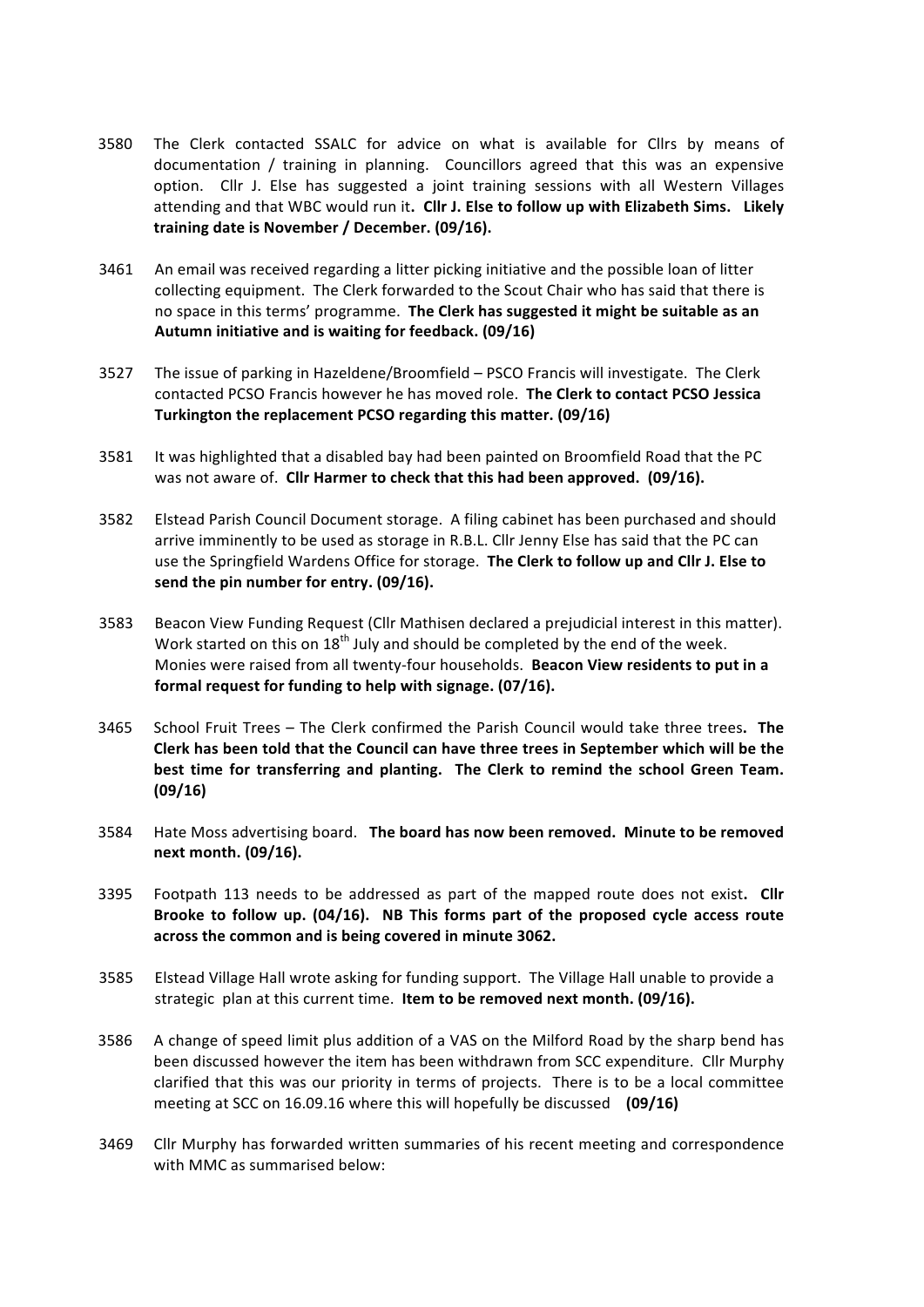- Waste: issues of waste being dumped have been partially resolved. The culvert remains blocked. The owners are dealing with this. Cllr Davidsen to keep an eye on the route. **(06/16)**
- Planning Appeal: This has been lodged. MMC are no longer partnered with Linden **Homes. (06/16)**
- **Tanshire Park:** The Owners of Tanshire is interested to have discussions with MMC however there have been communication issues between the two sides. Tanshire Park is considering running a shuttle bus service to stations. Cllr Murphy indicated that there was strong demand for a shuttle bus service from parishioners too. (04/16)
- 3472 Information regarding a possible horse and cart race has been received. The race is expected in 5-6 weeks time. The Clerk contacted Helen Gilbert at County Hall who was unable to specifically help. The Clerk forwarded the information to PCSO Francis and received no response. The clerk to forward to PCSO Turkington (06/16). Item to be removed next month.
- 3587 Correspondence was received from The Sharks asking to enlarge the pitch at Burford Lodge Rec however this might mean the need for drainage work. The Sharks have tried unsuccessfully to get a drainage expert to assess the pitch. They will continue to monitor and take photos as necessary but any drainage work is likely now to be completed at the end of this season. (09/16) Minute to be removed next month.
- 3588 Sharks have asked if some overhanging branches can be removed from a tree in the middle of the rec. Tree surgeon is removing branches 6.9.16. Three tree surgeons were **contacted to tender for the work and the cheapest selected – he had previously worked** for the Parish Council. (09/16) Minute to be removed.
- 3589 Thursley Rd Senior pitch is badly worn. The contractor advised that it is badly compacted and should be vertidrained in March and slot seeded with grass. Cllr Harmer explained that this falls under maintenance which he cannot fund. **(09/16). Item to be removed next month.**
- 3590 A letter was sent to Mrs Tann on behalf of the Council along with a donation to be sent on something that will directly benefit the pupils of St James School. Mrs Tann was extremely delighted (and very emotional!) with the very generous gesture. It is understood that it will be put towards some much needed water fountains for the children. Minute to be removed next month. (09/16)
- 3591 Overflowing bins in the centre of Burford Rec. **The Clerk to follow up with Veolia. (09/16)**
- 3592 WBC are not emptying the bin at The Moat. The bin was bought by the PC but the agreement was that WBC contractors would empty it. Ditto the bin at the end of Hookley Lane. Cllr J. Else to discuss with Paul Redmond at WBC. (09/16)
- 3566 Cllr Jacobs asked if it was possible to have copies of maps of land that are owned by the Parish Council. Cllr Murphy advised that some of the Greens are leased to the PC for 100 years. Cllr Harmer suggested that he might be able to help. (07/16)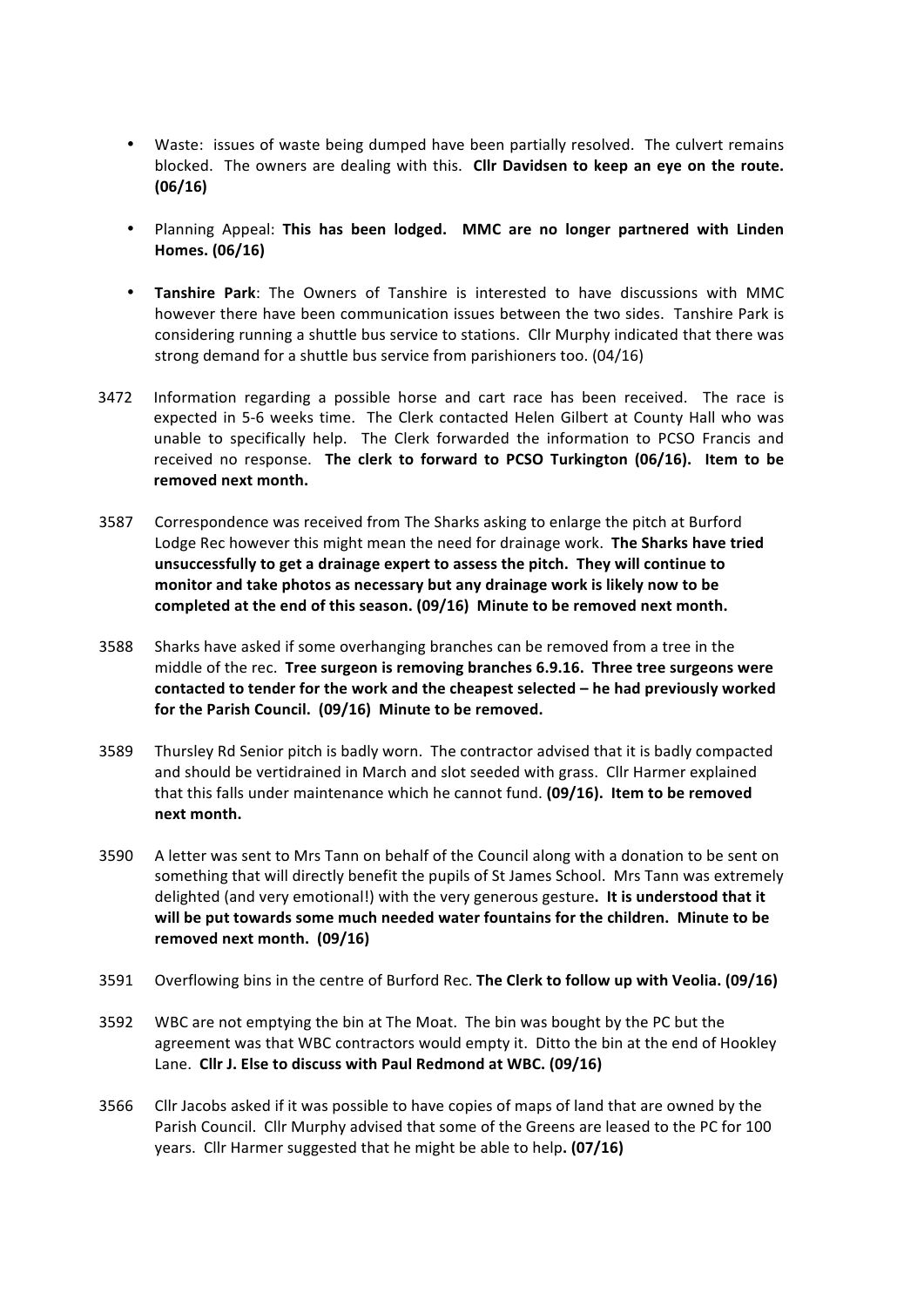- 3593 Richard Knight was thanked for doing a wonderful job repairing the train. The play area sub committee to start to research a suitable replacement for the train. (09/16)
- 3483 Additional funds for new play equipment at Burford Lodge Recreational Ground to be investigated e.g Landfill Operators (06/16).
- 3548 Cllr J. Holroyd has started to engage with Rodborough and Broadwater for feedback on items for teenagers. **(06/16).**
- 3549 The Clerk has liaised with St James Primary School however the school have suggested waiting until Mrs Elliott the new Head Teacher starts. The Clerk to follow up (07/16).
- 3550 Veolia are the current waste removal contractor and there have been some concerns with their performance with several complaints of overflowing bins. The Clerk has tried to obtain quotes for the emptying of 5 parish council owned litter bins from Glendale, Chambers and Veolia. Of the three companies only Veolia is able to do this function. Veolia have quoted an extra £18 per quarter to the empty The Croft which the council has approved. The Clerk has informed Veolia and this should start mid September. Minute to be removed (09/16).
- 3551 Due to holidays it was agreed that the August and September meetings be cancelled and instead the Parish Council to meet on Monday 5<sup>th</sup> September. **The Clerk to amend the** URC hall bookings. Minute to be removed. (09/16)
- 3545 Cllr Harmer organised a meeting with Parish chairs of the Western Villages; Elstead, Frensham, Tilford, Peper Harow, Thursley, Dockenfield, Hindhead and Churt. SCC have identified some unused PIC funds which can be spent on Highways projects. There is £40,000 available to be spent predominantly in Peper Harow, Elstead and Shackleford. Of the monies that are available, £15,000 will fund the VAS and moving of 30mph limit on Milford Road. Cllrs were asked which of the following two projects they preferred:  $1$ ) upgrading of the cycle route Rodborough / Elstead or 2) improvement of parking lay-by opposite the R.B.L. Cllr Harmer advised cllrs that the cycle route would be the easier of the two projects to get approval for. Cllrs agreed unanimously with this project as they felt that it would be of benefit to Peper Harow as well as Elstead as the route cuts through the parish of Peper Harow. Cllr Harmer to get an assessment of the cost of the new cycle route. If the costs are too for the whole project to be completed in one go Cllr Harmer advised to do half the project now and half later. (07/16)

#### **6.0 NEIGHBOURHOOD PLAN**

- 3594 A questionnaire has been collated and sent out to SG for feedback. Objective to get questionnaire out by the end of September for feedback by the end of October. Questionnaire will also be posted online. **The Parish Council has agreed to fund £26** / month Survey Monkey fee for this. (09/16).
- 3541 The Clerk to follow up on the availability of  $£1,000$  grant as now several weeks since the application was submitted. **(07/16)**
- 3595 A SG meeting to be arranged for September. (09/16).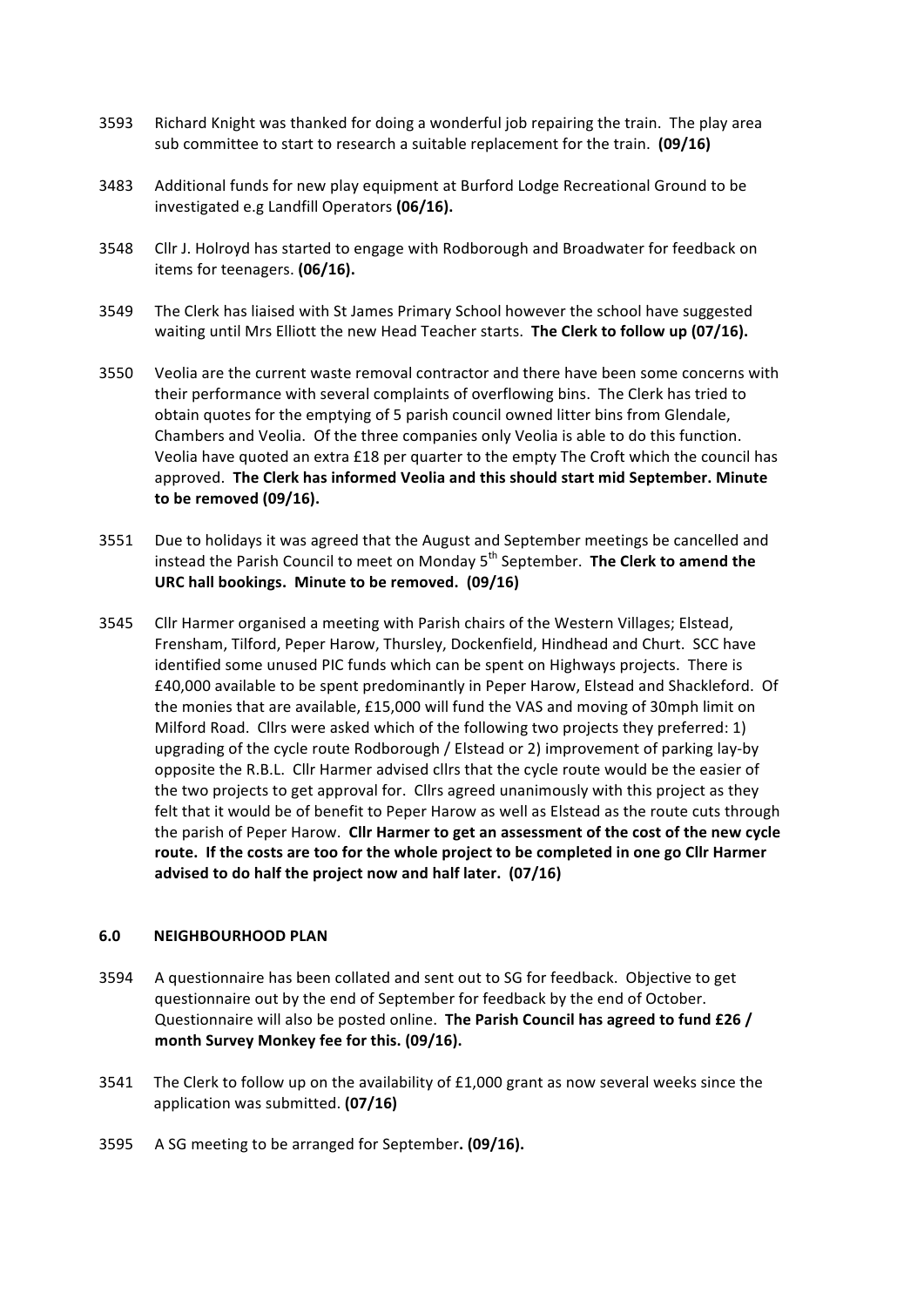3596 Cllr Jacobs asked if the Parish Council if would give the SG the authority to investigate policy writing training for the NHP SG team. The cost is in the region of £4,000. The Parish Council have given the go ahead to investigate and acknowledge that some form of training would be needed but that how this money is spent needs further consideration once a detailed estimated is given. **(09/16)** 

#### **7.0 WEYBURN PLANNING APPLICATION AND APPEAL**

- 3597 The Parish Council thanked Dawn Davidsen for her thorough and detailed work in pulling the EVWP response to the planning application together. The Parish Council also submitted their views. Cllr Murpy and Cllr Davidsen meeting with the developers on **8.9.16.** The Council were thanked for their feedback and comments and The Clerk was asked to upload the PC response onto the PC website. (09/16)
- 3598 The Appeal for the first application will be heard on  $10^{th}$  January. Cllr Murphy will however be away on that date. Cllr Murphy to forward the letter to the Clerk as the Clerk did not receive a copy. (09.16)

# **8.0 WAVERLEY BC DRAFT LOCAL PLAN PART 1**

- 3599 The WBC Draft Local Plan Part 1 has been circulated for public Consultation and anyone can respond by  $3^{rd}$  October. Cllr Murphy has highlighted those points which are considered to be the key issues:
	- Removing the village settlement from Green Belt. This will apply to other villages too such as Milford, Chiddingfold and Witley. Green Belt originally designed for open areas not built up areas. If removed other policies will still apply including NHP policies. All agreed with this.
	- Green Belt Review. Need to consider removing two areas of land from Green Belt so that they can be developed. There was less of an issue with The Croft Extension but concern over the land behind Mr Hudson's house. Further exploration to happen in case more appropriate sites could be found and this would be considered in part 2 of the local Plan.
	- Land for Houses. 150 houses is the target but some houses have been built which can be counted therefore 128 still needed. This equates to 10-15 per year until 20132. This The target is felt to be achievable but the PC needs to know how businesses and services can be developed. Cllr Murphy to add the comment that there must be 'infrastructure support' to the PC response.
	- Affordable Housing Mix. The proposal is in line with government policy. All agreed.
	- Protection of Employment Land. All agreed.
- 3600 The PC recommended that the NHP SG set up a specific sub group to look at possible sites as a matter of urgency. It is vital for us to identify smaller sites as if not they are considered as 'windfall sites' and won't count in the 150 target. **(09/16)**

# **9.0 REPORT FOLLOWING HUG MEETING**

3601 There are two footpaths which need improvements however unfortunately the footpath representative was not able to attend the meeting. The MoD do still intend to make the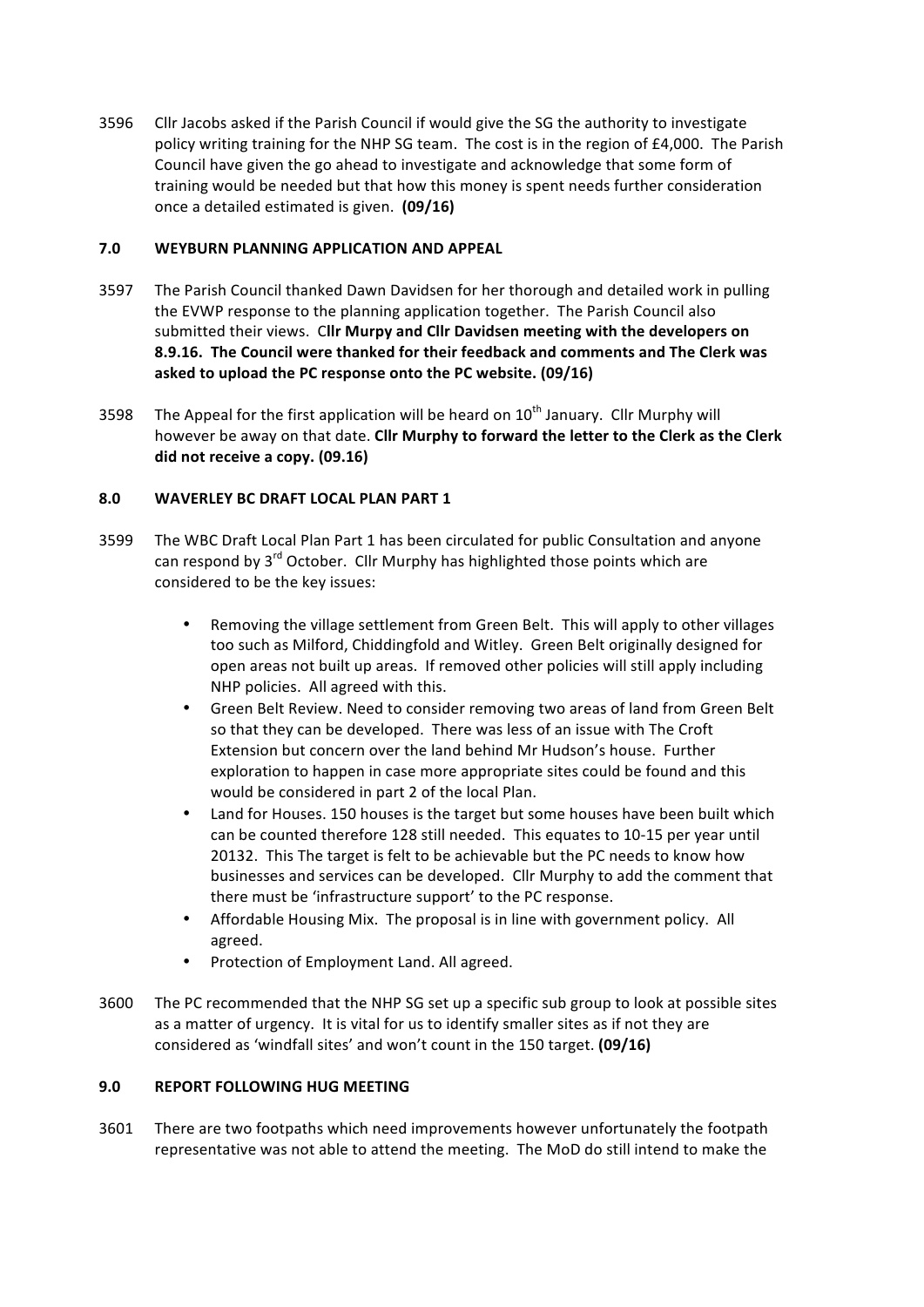repairs but there is no target completion date. £1,000 has been set aside from the PC to buy the materials needed. **(09/16)** 

- 3602 Improved cycle route Elstead to Milford/Roodborough. Some of the route needs improving and runs over MoD land. The MoD have confirmed that they support this and have minuted it to that effect. They also accept the slight detour required to improve the route. The PC to send Cllr Harmer an email regarding the detour route. **(09/16)**
- 3603 Information received about increased military presence on Hankley Common during September with simulated battle scenes with loud bangs happening towards the end of the month. The Clerk to post of the facebook page. (09/16) Minute to be removed next **month.**
- 3604 Horse riders have been expressing concern on facebook over a possible change in policy over access on Hankley Common. Cllr Davidsen to respond to them. (09/16) Minute to be removed next month.

#### **10.0 THE QUILETS RECREATIONAL AREA**

- 3605 Grass has been cut and the damaged fence removed completely with no intention to replace it. Concern was expressed that balls might go into play area and that the entrance gate does not close fully. WBC said that they are going to look into making the waste bin more obvious as there is still an issue of rubbish being dropped. Cllr J. Else to investigate. **(09/16).**
- **11.0 EER**
- 3546 Due to technical issues the report has been lost and needs to be recreated. Item to be deferred until October as Cllr Rees absent. (09/16)

#### **12.0 REPORTS AND CORRESPONDENCE**

- 3606 A report was received regarding damage to the new gate in Lower Ham Lane. Gate to monitored and Cllr Davidsen to walk down the pathway. (09/16) Minute to be removed.
- 3607 A letter was received from a resident from The Croft asking if the resident can continue to maintain the hedge that borders the playground with his property and whether Richard Knight can remove the debris as previously done. The PC approved. **(09/16) Minute to be removed.**
- 3608 The PC end of year audit was submitted however there is an issue with the way the playgrounds have been recorded on the fixed asset register. The Clerk has amended the form and resubmitted it. There is a charge however the Clerk to forward the charge of £30 to Maxwells as it was the accountants who gave The Clerk outdated advise. **(09/16) Minute to be removed.**
- 3609 A NALC survey on housing to be completed by the end of September. Cllr Jacobs to complete with The Clerk. (09/16). Minute to be removed.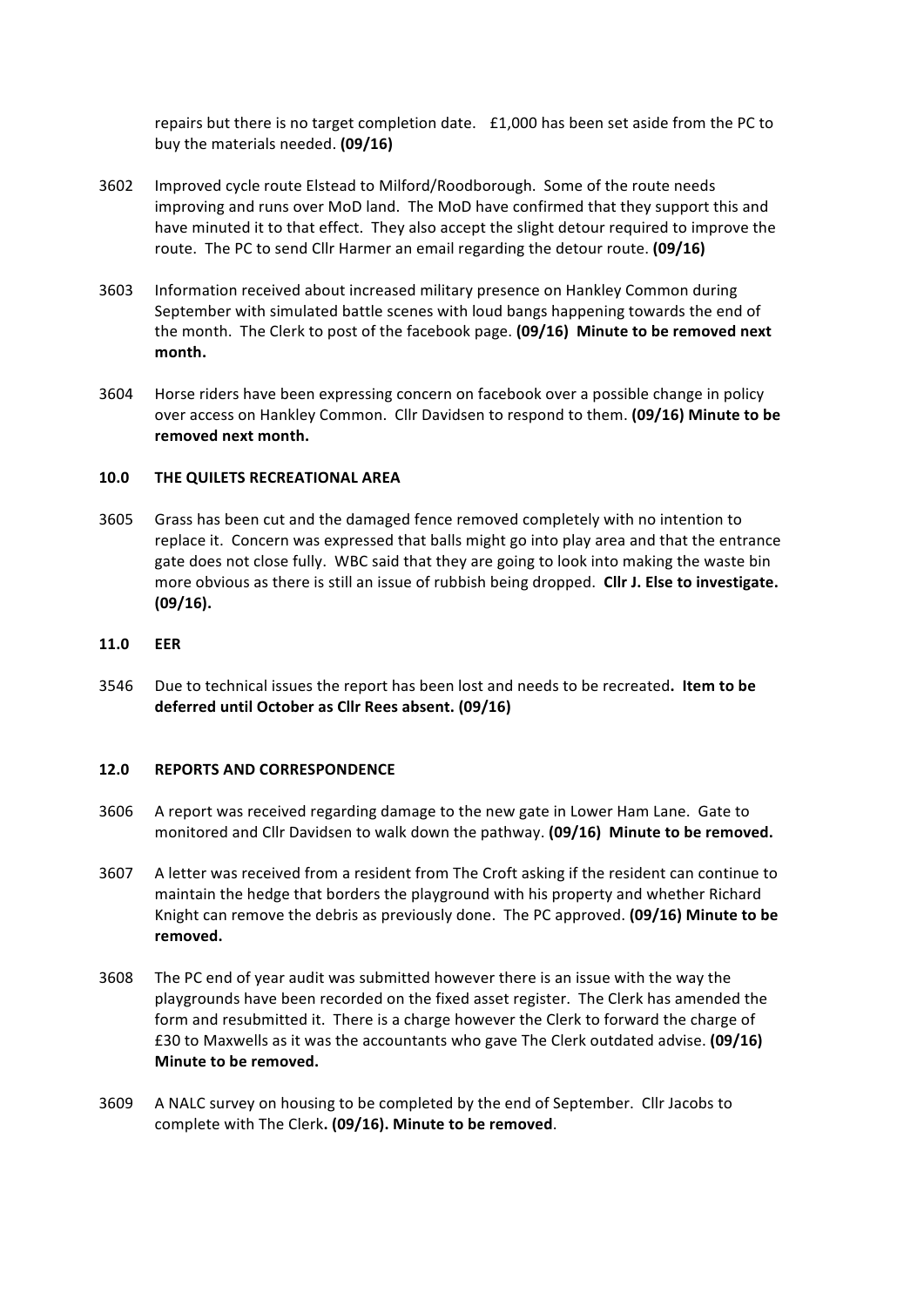- 3610 An email was received regarding changes to charging at Community Recycling Centres. The Clerk to add to website. (09/16) Minute to be removed.
- 3611 An invitation to attend 'Your Local Committee for Waverley discussing Military Covenant was received'. (09/16) Minute to be removed.
- 3612 An invitation to vote for your favourite park was received. Closing date for votes  $30<sup>th</sup>$ September. The Clerk to put on the website. (09/16) Minute to be removed.
- 3613 Information regarding Thames Waste Arrangements was received. (09/16) Minute to be **removed.**
- 3614 A reminder to join the Surrey Hills Bike Challenge on 25<sup>th</sup> September was received'. **(09/16)** Minute to be removed.
- 3615 There is a damaged picnic table in the middle of Jubilee Park. Cllr Mathisen to see of it can be repaired and if not Richard Knight to dispose of it! (09/16) Minute to be removed.

#### **13.0 ACCOUNTS FOR PAYMENT**

3616 The following accounts for August and September were presented for payment, duly authorised and cheques signed:

#### **ACCOUNTS FOR PAYMENT - August 2016 (raised 5.9.16)**

| Payee                 | Cheque no | <b>Purpose</b>             | Amount    |
|-----------------------|-----------|----------------------------|-----------|
| J Williams            | 3542      | salary & home working      | £499.90   |
| J Williams            | 3543      | Expenses stationery filing | £19.86    |
| <b>Richard Knight</b> | 3544      | Maintenance                | £631.84   |
| <b>Richard Knight</b> | 3545      | Plot marking Cemetery      | £30.00    |
| <b>SSE</b>            | 3546      | Post Office Ltd            | £30.72    |
| <b>Total</b>          |           |                            | £1,212.32 |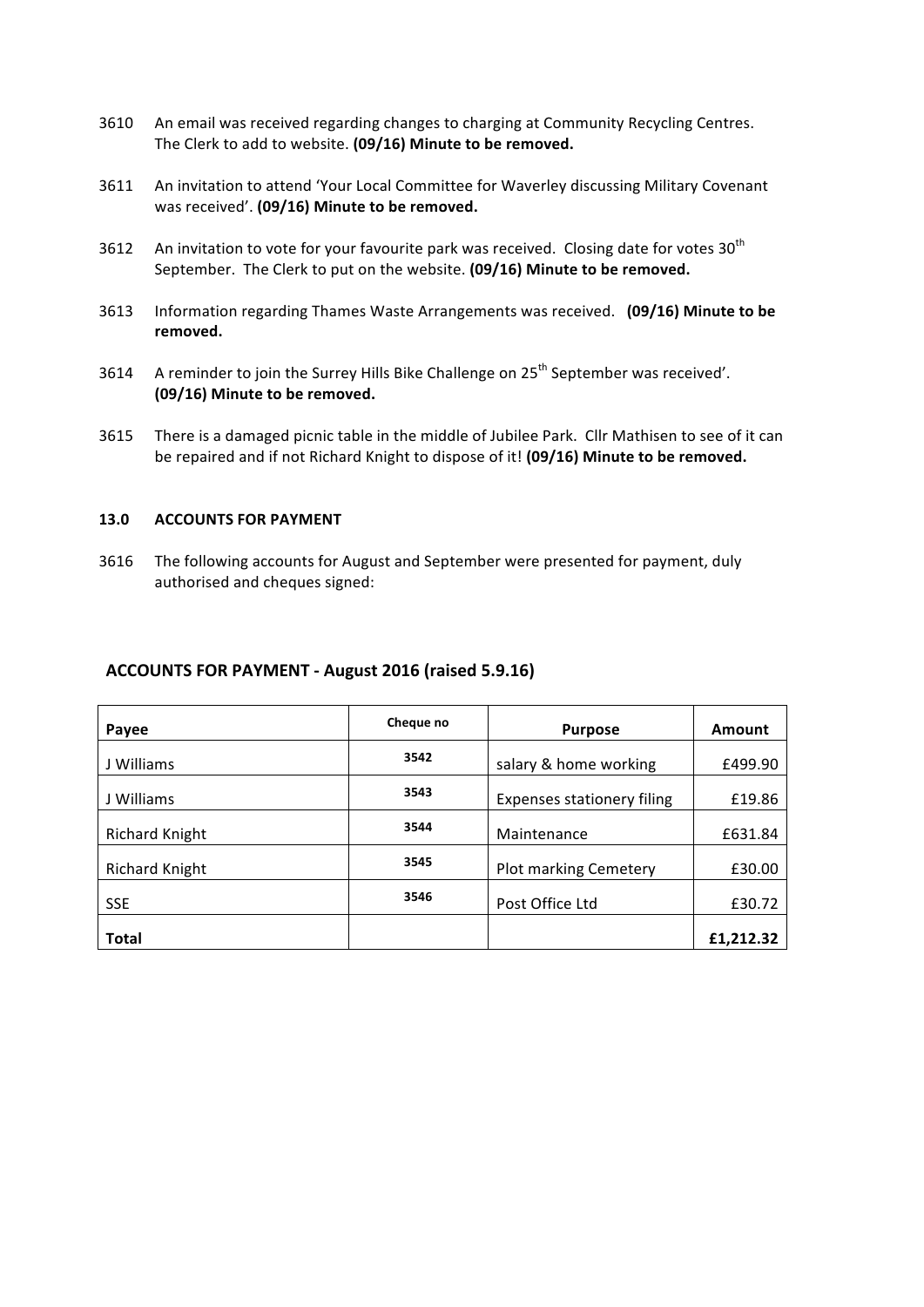# **ACCOUNTS FOR PAYMENT - Sept 2016**

| Payee        | Cheque no | <b>Purpose</b>                 | Amount    |
|--------------|-----------|--------------------------------|-----------|
| J Williams   | 3547      | home working and salary        | £499.90   |
| J Williams   | 3548      | filing cabinet for RBL storage | £171.60   |
| P Murphy     | 3549      | Weedkiller                     | £25.45    |
| TJ Tree Care | 3550      | Tree surgery Burford Rec       | £1,260.00 |
| Total        |           |                                | £1,956.95 |

#### **14.0 MATTERS RAISED BY MEMBERS (FOR NOTING)**

- 3617 Burford Rec bushes to the left have been cut back. The Council thanks Richard Knight. Richard to also cut back behind the tennis court through to Ham Lane. (09/16) Minute to be removed.
- 3618 Burford lodge play area Richard Knight given permission to buy 30m of wood to go around climbing frame. (09/16) Minute to be removed.
- 3619 Pelhams -the lease has been renewed. The Clerk to ask the agent to get ragwort controlled and to fill in some of the ruts by the entrance. (09/16) Minute to be removed.
- 3670 It was bought to the parish council's attention that there have been three head on crashes in one week on Somerset Bridge. Apparently there is a Pokemon Go character on the bridge. (09/16) Minute to be removed.
- 3671 Pangs Lodge has been closing relatively frequently due to a lack of staff. The Council hopes that this doesn't mean that in six months it will be closed and turned into residential dwellings. (09/16) Minute to be removed.
- 3672 Beacon View Road has been improved but now there is an issue of speeding particularly by delivery lorries. (09/16) Minute to be removed.
- 3673 A request to put a mirror opposite the exit of Beacon View Road was advised against by Cllr Harmer. (09/16) Minute to be removed.
- 3674 The pitch has been enlarged at Burford rec but now it is difficult for the EVAA to access the allotment. Richard to cut back the willow tree. The issue of the difficulty of access for small vehicles via the Milford Road was again discussed. It was advised that some fill had **been out along the Milford Road access, Cllr Brooke to verify this. (09/16)**
- 3675 An ungelded horse has been causing a problem with two people charged. **(09/16) Minute** to be removed.
- 3676 The issue of encroaching greenery on pavements was raised. Cllrs were advised to send names and addresses to The Clerk who has a standard letter that can be sent out asking for vegetation to be cut back. The Clerk to place a recurrent message on website and in